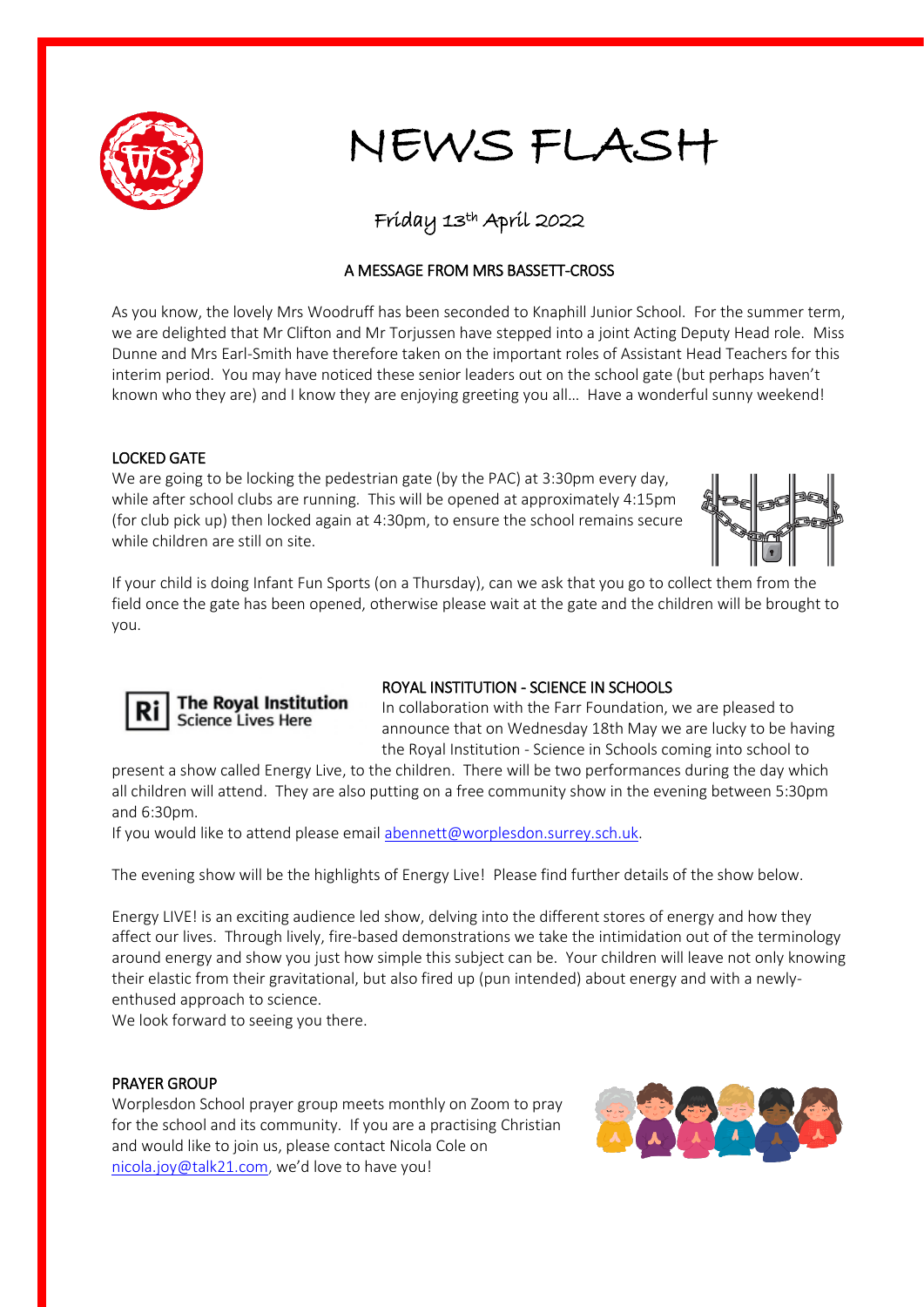# **F TERM YEARS 2-9 HALF DAY CRICKET CAMPS** AT SURREY CRICKET CENTRE, GUILDFORD

Our Pride of Lions half day camps will focus on key elements of batting, bowling and fielding with an emphasis on developing new ideas that can be tested before being used by the players back at their clubs. With the sessions led by our experienced and knowledgeable coaches, each course is sure to give your child plenty to think about as they develop both technically and tactically.

| <b>Year Group</b> | Date         | Time              | <b>Session Type</b> |
|-------------------|--------------|-------------------|---------------------|
| Year $2 - 3$      | Mon 30th May | $9,00am - 1,30pm$ | Mixed               |
| Year $6 - 8$      | Mon 30th May | $9.00am - 1.30pm$ | <b>GIRLS ONLY</b>   |
| Year $4 - 6$      | Tue 31st May | $9.00am - 1.30pm$ | Mixed               |
| Year $7 - 9$      | Wed 1st June | $9,00am - 1,30pm$ | Mixed               |

#### PLACES £48 PER SESSION!



**TO BOOK VISIT** https://prideoflions.co.uk/get-playing/coaching-courses/ Or contact Dan Brimson dbrimson@surreycricket.com 0207 820 4190 07702 908 194





Scan here



The Queen's Platinum Jubilee

**FAIRLANDS HALL & RECREATION FIELD THURSDAY 2ND JUNE 2022** 3PM to 10PM



COME AND ENJOY A DAY OF CELEBRATION FOR THE **WHOLE COMMUNITY** 

www.fairlands.org.uk/qpj



Brought to you by the FLGCA

BBQ . FOOD . BEER TENT . LIVE MUSIC . DANCING . DOG SHOW • STEAM TRAIN • COMPETITIONS • CLASSIC CARS • CHILDREN'S FARM . SWEET TREATS . KID'S GAMES . MARKET **STALLS • FIREWORKS • JUBILEE BEACON**